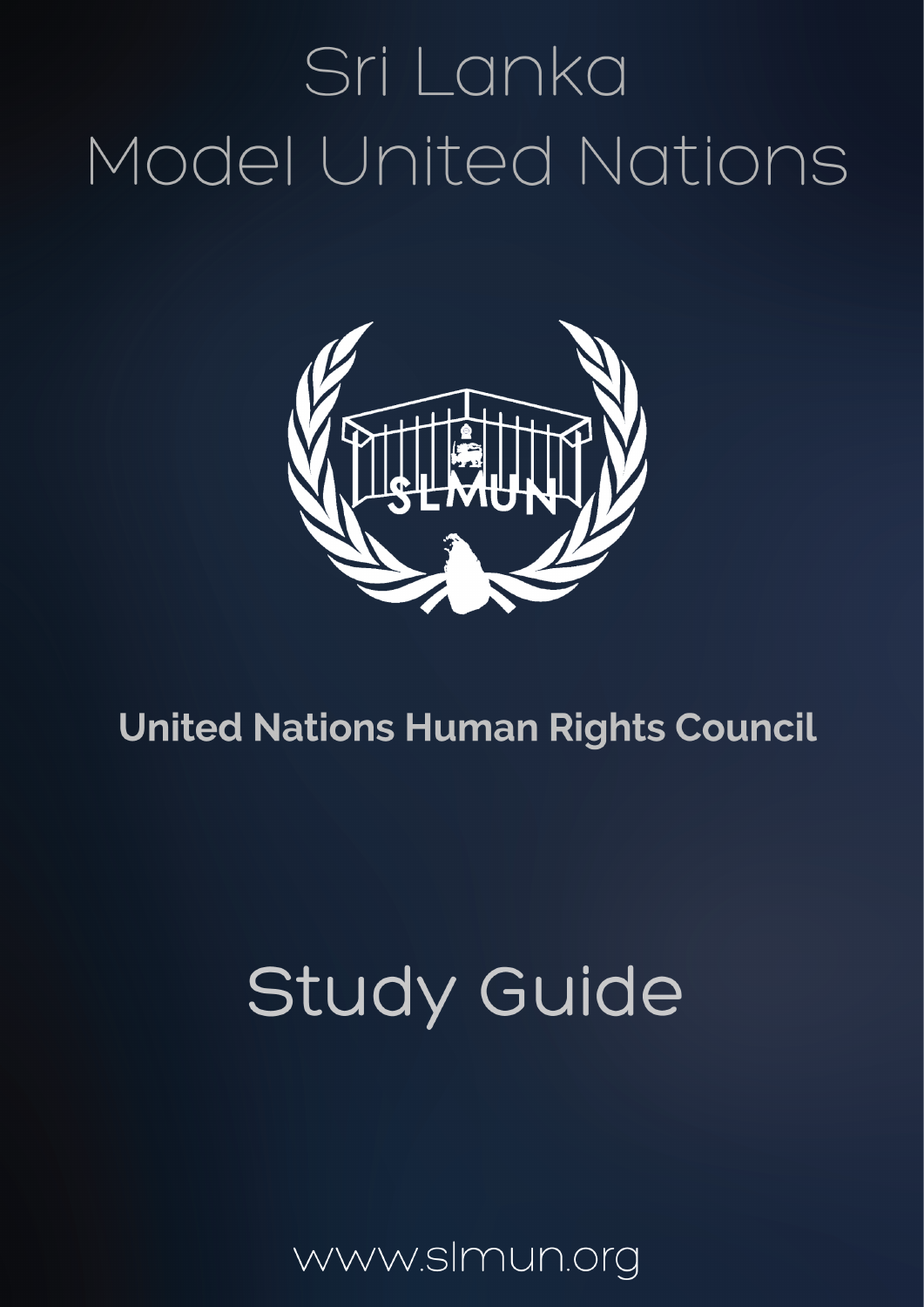### UNITED NATIONS HUMAN RIGHTS COUNCIL

The General Assembly established the UNHRC by adopting a resolution (A/RES/60/251) on 15 March 2006, in order to replace the previous CHR, which had been heavily criticized for allowing countries with poor human rights records to be members.

The UNHRC addresses human rights-related situations in all UN member states. The UNHRC also addresses important thematic human rights issues such as freedom of association and assembly, freedom of expression, freedom of belief and religion, women's rights, LGBT rights, and the rights of racial and ethnic minorities. The UN General Assembly elects the members who occupy the UNHRC's 47 seats. The General Assembly takes into account the candidate States' contribution to the promotion and protection of human rights, as well as their voluntary pledges and commitments in this regard. The term of each seat is three years, and no member may occupy a seat for more than two consecutive terms. The seats are distributed among the UN's regional groups as follows: 13 for Africa, 13 for Asia, six for Eastern Europe, eight for Latin America and the Caribbean (GRULAC), and seven for the Western European and Others Group (WEOG). The General Assembly, via a two-thirds majority, can suspend the rights and privileges of any Council member that it decides has persistently committed gross and systematic violations of human rights during its term of membership. The resolution establishing the UNHRC states that "members elected to the Council shall uphold the highest standards in the promotion and protection of human rights"

#### SPECIAL PROCEDURES

The Human Rights Council has responsibility for the special procedures, including those originally established by the Commission on Human Rights. Special procedures under HRC also applies to the Office of High Commissioner where certain specific issues/ institutions/ states are reviewed based on special needs after which a report will be submitted to the OHCR or the UNCR. UNIQUE provides information about reports of both past and current special procedures. Furthermore, a resolution passed by the UNHCR in March 2014 requested the OHCR to conduct such a review in the nation of Sri Lanka on the alleged war crimes and mass scale HR violations. Since 1994 (Under the UN Commission on Human Rights), the special procedures have met annually as a group. Report of this meeting is transmitted by a note of the High Commissioner. 

#### **FUNCTIONS**

#### **Powers and shortcomings**

The powers have been detailed. These include efficient operation with counterpart authorities, iterative planning, building access, local planning and responsibility and general sensitivity to delegate. Quite simply there is little to compare to the quality of UNHCR"s local resource management system and its capacity to gather information and plan for community basic need provision. At the core of this strength is the individual commitment and professional capacity of its field staff. This simultaneously is its weakness for it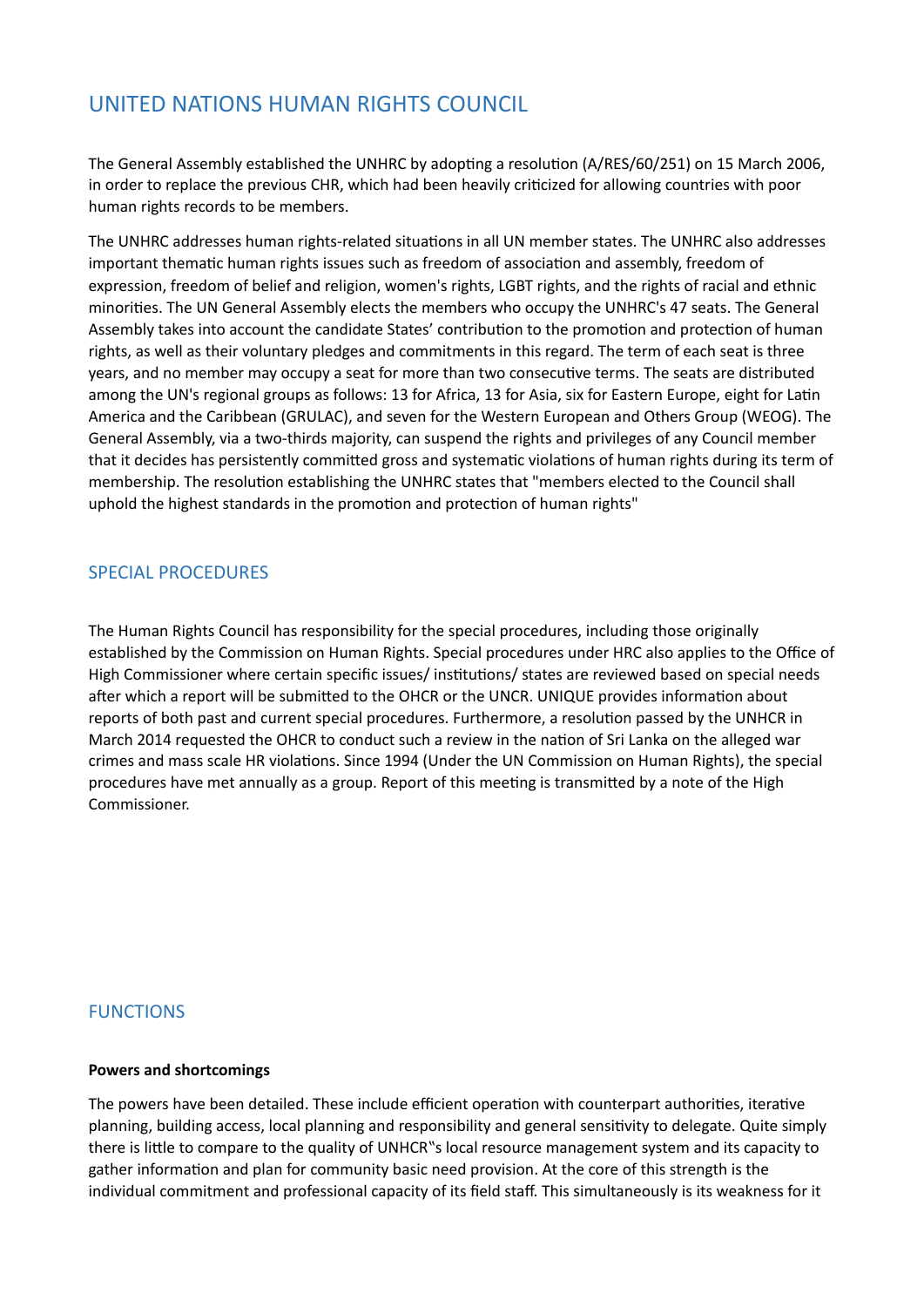has built that capacity on individual local relationships - a necessary emphasis on people not institutional capacity. It is unlikely that any other multilateral organization could effectively imitate or continue such an operation. UNHCR has proved to be an excellent quick response unit - an international fire brigade of personal and professional courage and integrity - which makes things safe but cannot generate a development process, only establish preconditions for development. Its weakness reflects its mission which must remain integral for effective international intervention.

### **THE AGENDA**

**Conference Topic**: Discussing the right to education for young refugees.

Practice Debate Topic: Evaluating potential human rights infringements by technological developments.

# CONFERENCE TOPIC: DISCUSSING THE RIGHT TO EDUCATION FOR YOUNG REFUGEES.

#### BACKGROUND

A refugee is someone who, owning to a well-founded fear of being persecuted for reasons of race, religion, nationality membership of the country of his nationality and is unable to or owning to such fear is unwilling to avail himself of the protection of the country- the 1951 refugee convention

The refugee crisis grows day by day across the world. The population of refugees increases as a result, the youngsters will have questions in their future. Education plays a vital role in a person's life.

. According to the UN reports only 61% of refugee attend primary school. Just 23% of adolescents are enrolled in secondary education. Due to these less percentages, education of young refugees must be given a higher consideration. Furthermore, sustainable development goal 4 aims to deliver inclusive and quality education for all and to promote lifelong learning.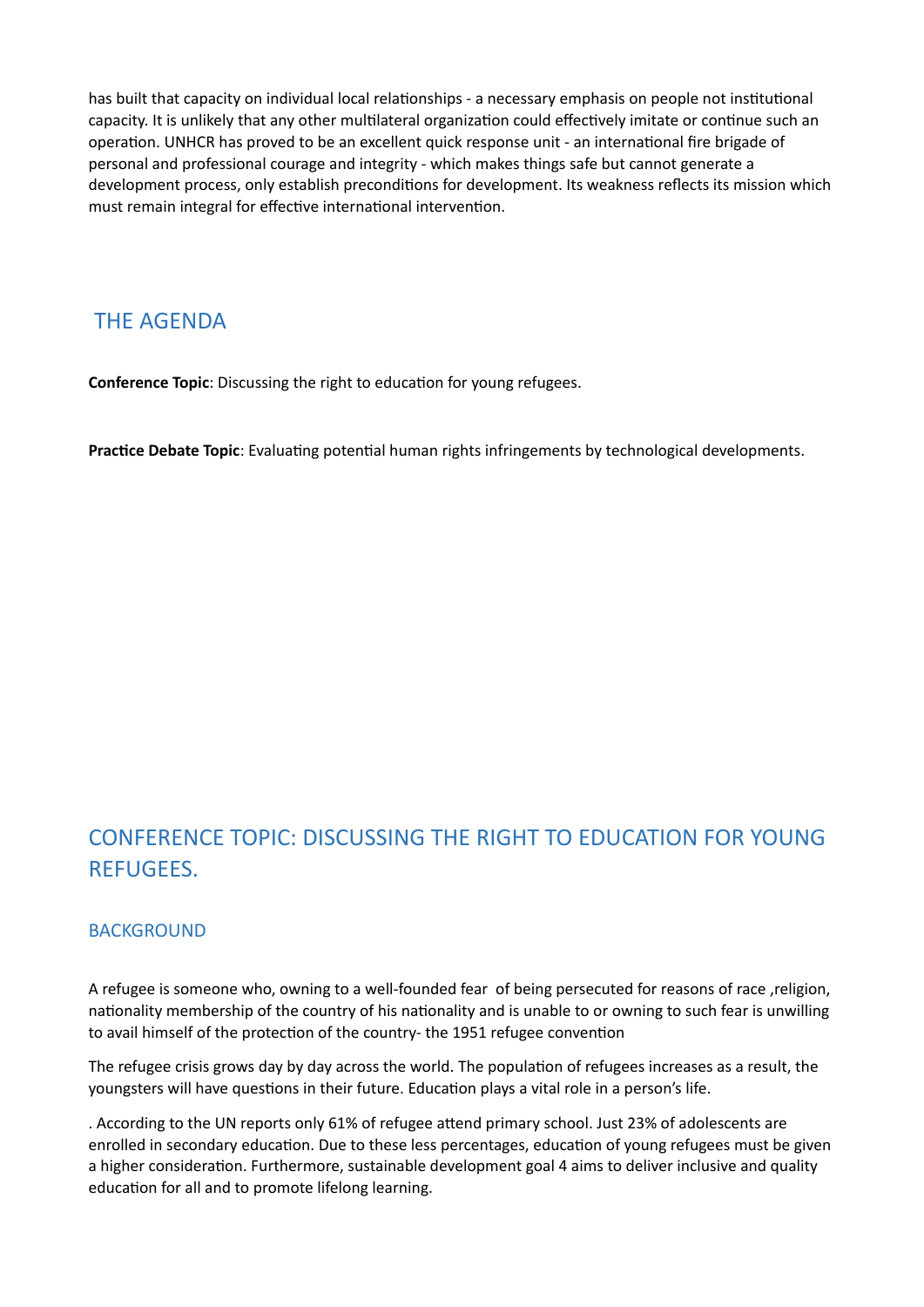Refugees, adult and children are provided with places of safety by the host countries where camps have no access for their country's school system which they had fled from. Some countries with refugee population make provisions for the education of refugee children while others do not. Due to this education of refugees must be considered as a vital subject to be considered.

#### **CASE STUDY**

For millions of children, they are privileged to spend time in the classroom, learning to read, write and also to develop their interacting and debating skills too. But this privilege is one not enjoyed by many. Education gives the refugee children an opportunity to invest in their future. And it also helps to achieve sustainable development in the nations which had welcomed them and also future prosperity of their country of origin.

Referring to SDG's and the New York Declaration, refugees remain in danger when it comes to education. The international community must take special actions in order to provide education for young refugees. Education helps to meet psychological and social needs of children who had been affected by conflict.

Education is one of the largest priorities of refugee communities yet UN gets insufficient support to develop education for young and children. The lack of high quality and protective education for refugees stand in a way of meeting education for all goals and improve and establish sustainable development and reconstruction of home and host countries.

Education protects youth and children from forced recruitment into armed groups, child labor, sexual exploitation and child marriages. Education must be used as a weapon to prevent the following crimes. Education must be used to help refugees to innovate and empower the young refugees and focus on their future. 

Discussing and addressing the importance of education is vital and ways of eliminating exploitation of refugees. Providing them with quality educational infrastructure facilities is too vital.

#### POINTS TO CONSIDER

- 1. 1989 Convention on the rights of the child and 1951 refugee convention
- 2. Recruitment into armed groups, child labor, sexual exploitation and child marriages.
- 3. Rebuilding themselves and world and developing quality of life.
- 4. Problems caused due to language barriers in host countries.
- 5. Creating a curriculum which identical to refugee fled country.
- 6. Consequences of not providing proper education.
- 7. Support teachers to help to ensure quality education such as teacher's workshop to improve education.

#### FURTHER READING

#### http://www.unhcr.org/education.html

http://www.unhcr.org/missing-out-state-of-education-for-the-worlds-refugees.html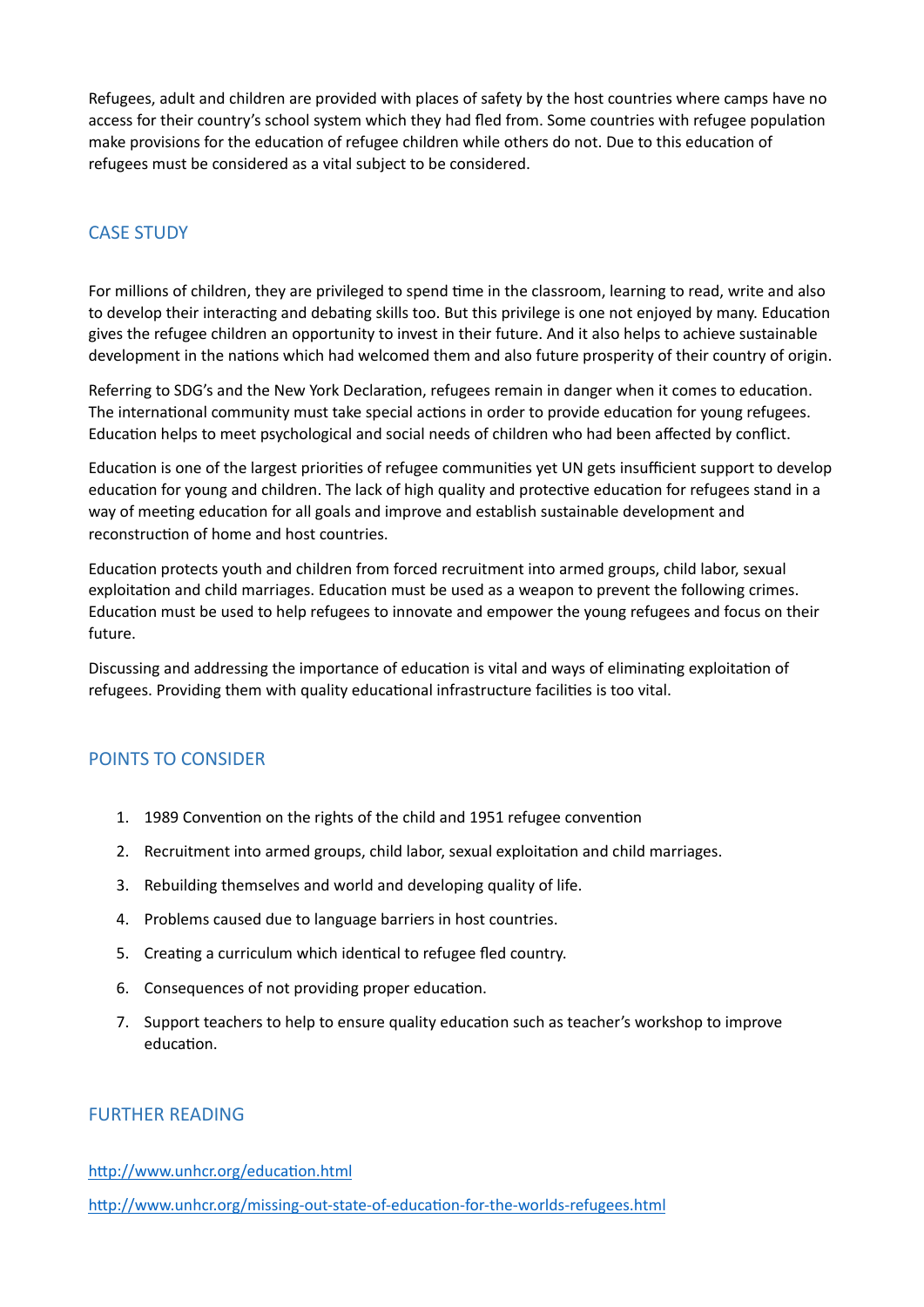[h^p://unesdoc.unesco.org/images/0025/002510/251076E.pdf](http://unesdoc.unesco.org/images/0025/002510/251076E.pdf) https://www.rescue.org/outcome/education

## PRACTICE DEBATE: EVALUATING POTENTIAL HUMAN RIGHTS INFRINGEMENTS BY TECHNOLOGICAL DEVELOPMENTS.

#### BACKGROUND

As we move into the twenty-first century, we will see technology plays an increasingly important role in every facet of the international and national lives of the people of that century. We must therefore anticipate some of the grave problems that advances in technology will pose for the disciplines of law and human rights. In fact, while science and technology are racing ahead, law and human rights are looking on helplessly from the sidelines because there is very little that they can do to match the speed of technology. Law moves very slowly, while technology moves with lightning rapidity. The result is that technology is racing out of legal control. In consequence, there can be grave damage to human rights as well. It is possible to look at technology in a kind of panoramic survey and see that almost every aspect of our lives is influenced by technology.

#### **CASE STUDY**

In recent years, donors and activists have shown a keen interest in issues at the intersection of human rights and technology. Ongoing work in the area of "HR-Tech" is characterized by optimism and excitement over the potential to harness technological advances to improve the human rights movement's ability to conduct more comprehensive fact-finding and to enhance the reach of human rights advocacy (Heinzelman and Meier, 2012). At the same time, there is great concern over the ways technology enables governments and companies to more easily surveil and censor, thereby threatening fundamental rights and freedoms in the digital realm (Deibert, 2013). These issues involve a broad context of diverse actors, agendas, framings and expectations

Understanding the technical, legal and political infrastructure affecting rights in the digital sphere is pivotal to ensure all human rights are upheld in a world where boundaries between the digital and physical space are increasingly blurred. There is a sense of urgency to enhance the capacity of the human rights movement